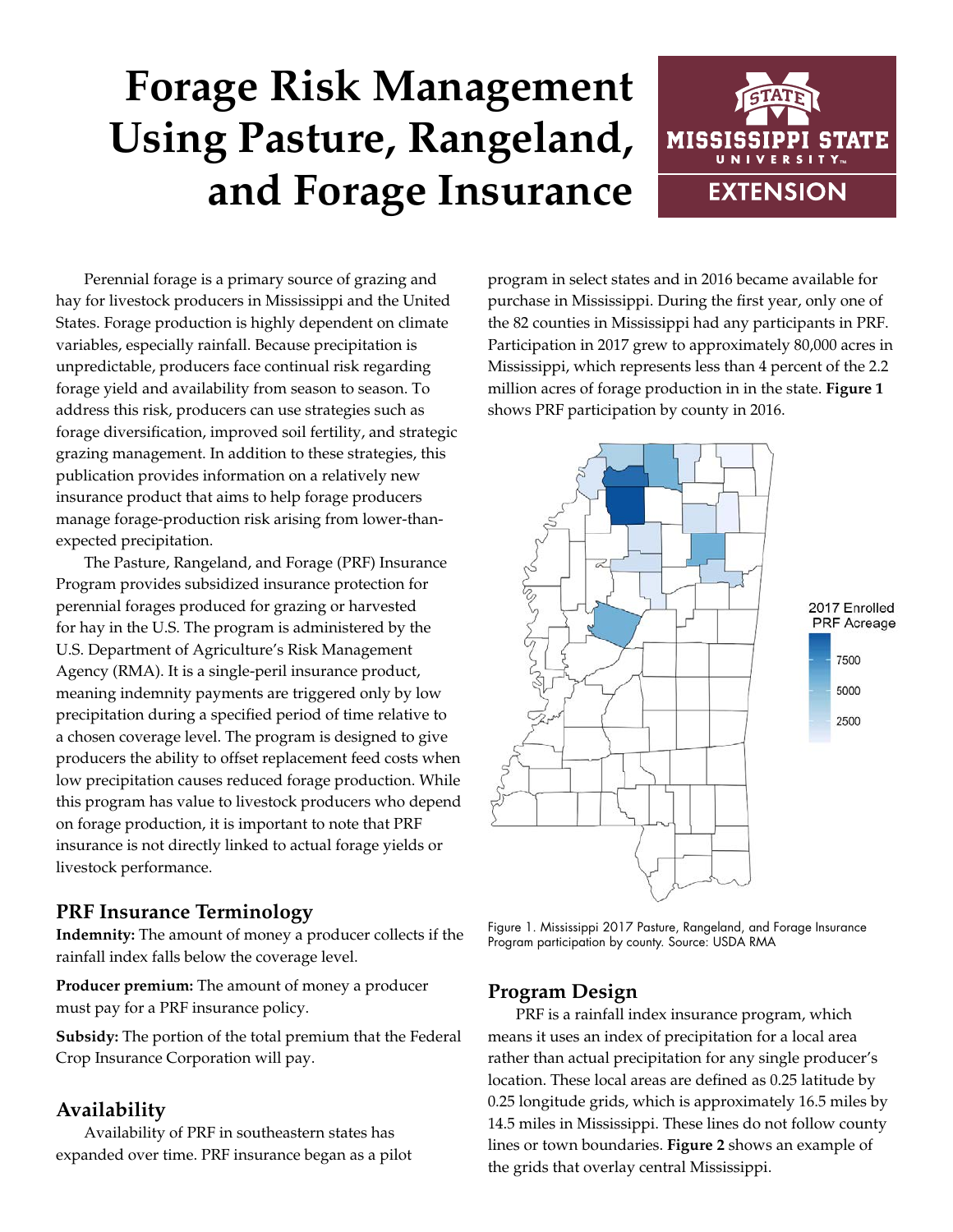Each individual policy is based on the specific grid in which pastureland is located. Rainfall index values are calculated by a weighted average of the four closest National Oceanic and Atmospheric Administration (NOAA) weather stations. Historical index values are also calculated for each grid and are used as the baseline level for the program design. These index values are calculated for



Figure 2. Grid example for central Mississippi. Source: USDA RMA PRF Decision Tool

eleven 2-month periods referred to as index intervals. The intervals are January/February, February/March, March/ April, April/May, May/June, June/July, July/September, September/October, October/November, and November/ December. Because the program uses grids and an average of precipitation from nearby stations, rainfall at any single location could be different from the rainfall index calculation for an index interval.

Indemnity payments for a grid are determined by the current year's rainfall index compared to the historical average index value for a chosen 2-month period and coverage level. For example, if a producer chooses a 75 percent coverage level, an indemnity payment would be triggered if the rainfall level is less than 75 percent of the historical average (i.e., a rainfall index value of less than 75) for his or her grid and index interval.

### **Producer Decisions**

The specifics for each PRF policy depend on decisions made by each individual producer. Decisions that affect coverage level impact the premium cost and the amount of forage value insured.

- **1. Number of insured acres:** The producer must choose the number of acres to insure. Producers do not have to insure all of their forage acreage.
- **2. Intended use:** Producers must choose between haying or grazing as the intended use for the acreage. Grazing acres have a lower premium cost but also lower potential indemnity payments compared to haying acres.
- **3. Irrigation and organic practices:** If a producer chooses haying as the intended use, he/she must also choose irrigated or nonirrigated and indicate whether or not the forage acreage follows organic practices.
- **4. Coverage level:** The coverage level is the rainfall index level at which an indemnity payment would be triggered. Possible coverage levels are 70, 75, 80, 85, and 90 percent. Higher coverage levels have higher premium costs. There are different premium subsidy levels depending on the coverage level. Subsidy levels range from 51 to 59 percent, with the lowest coverage level (70 percent) receiving the highest subsidy level (59 percent).
- **5. Productivity factor:** Producers can adjust the covered value of their forage by adjusting the productivity factor between 60 to 150 percent. RMA has provided a county base value of production for each county that reflects a typical base dollar value per acre for grazing and a base dollar value per acre for haying for that area. The productivity factor adjusts the coverage level relative to that base value to best represent a producer's coverage preference. Together, the **coverage level** and **productivity factor** decisions determine the dollar amount of protection. For example, if the county base value is \$100 per acre, a **coverage level** of 90 percent and **productivity factor** of 125 percent would result in a **dollar protection amount** of \$112.50 per acre.
- **6. Two-month index intervals and percentages of value:** Producers must choose 2-month intervals for which they want to insure against low rainfall. For example, if a participant chooses 90 percent coverage and January/February and March/April intervals, an indemnity would be paid if the rainfall index in either January/February or March/April fell below 90 percent of its historical average. At least two intervals must be chosen. Participants cannot choose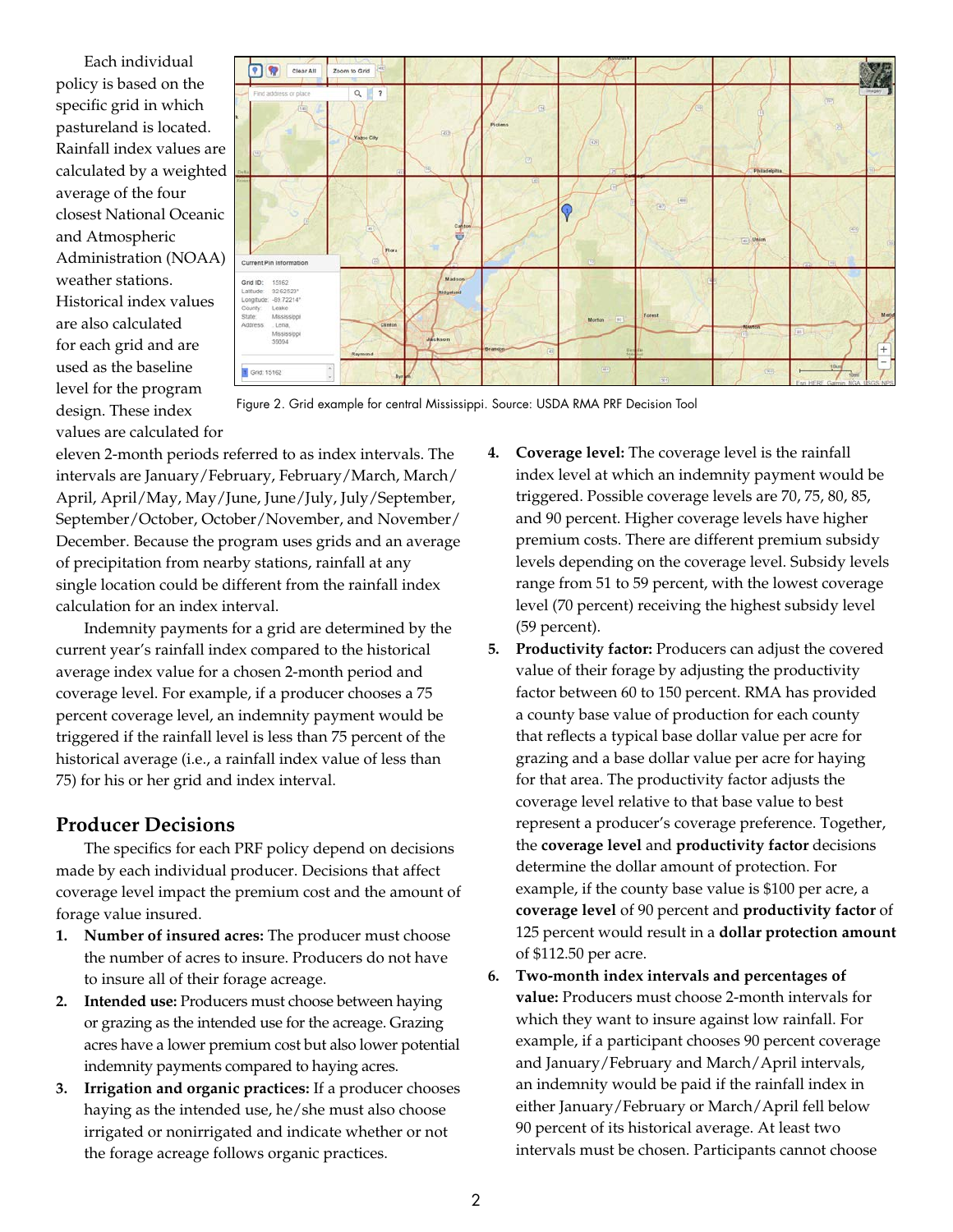overlapping intervals (i.e., March/April and April/ May). The participant must also place a percentage of value into each chosen interval. The percentage of value would likely depend on the month intervals that are most consequential for forage production. **Figure 3** displays the percentage of Mississippi enrolled acreage in each 2-month interval in 2017. The most popular intervals were January/February, March/April, August/September, and November/December.

The insurance premiums vary depending on the per-acre value, month intervals, and coverage levels chosen. As seen in **Figure 4**, the October/November interval had the highest average premium per acre across both grazing and haying acreage in 2017, while the February/March interval had the lowest per-acre premium. There are trade-offs with choosing the per-acre value and coverage levels. The higher the coverage level, the higher cost of the insurance but the higher chance of a collected indemnity. Similarly, the higher the peracre insured amount, the higher the cost of the insurance but also the higher the potential indemnity amount.



Figure 3. Percentage of PRF-enrolled Mississippi pastureland acreage in 2017 by 2-month interval. Source: USDA RMA 2017 Summary of Business Reports and Data



Figure 4. Per-acre premium for Mississippi pastureland enrolled in PRF in 2017 by choice of 2-month interval. Source: 2017 USDA RMA Summary of Business Reports and Data